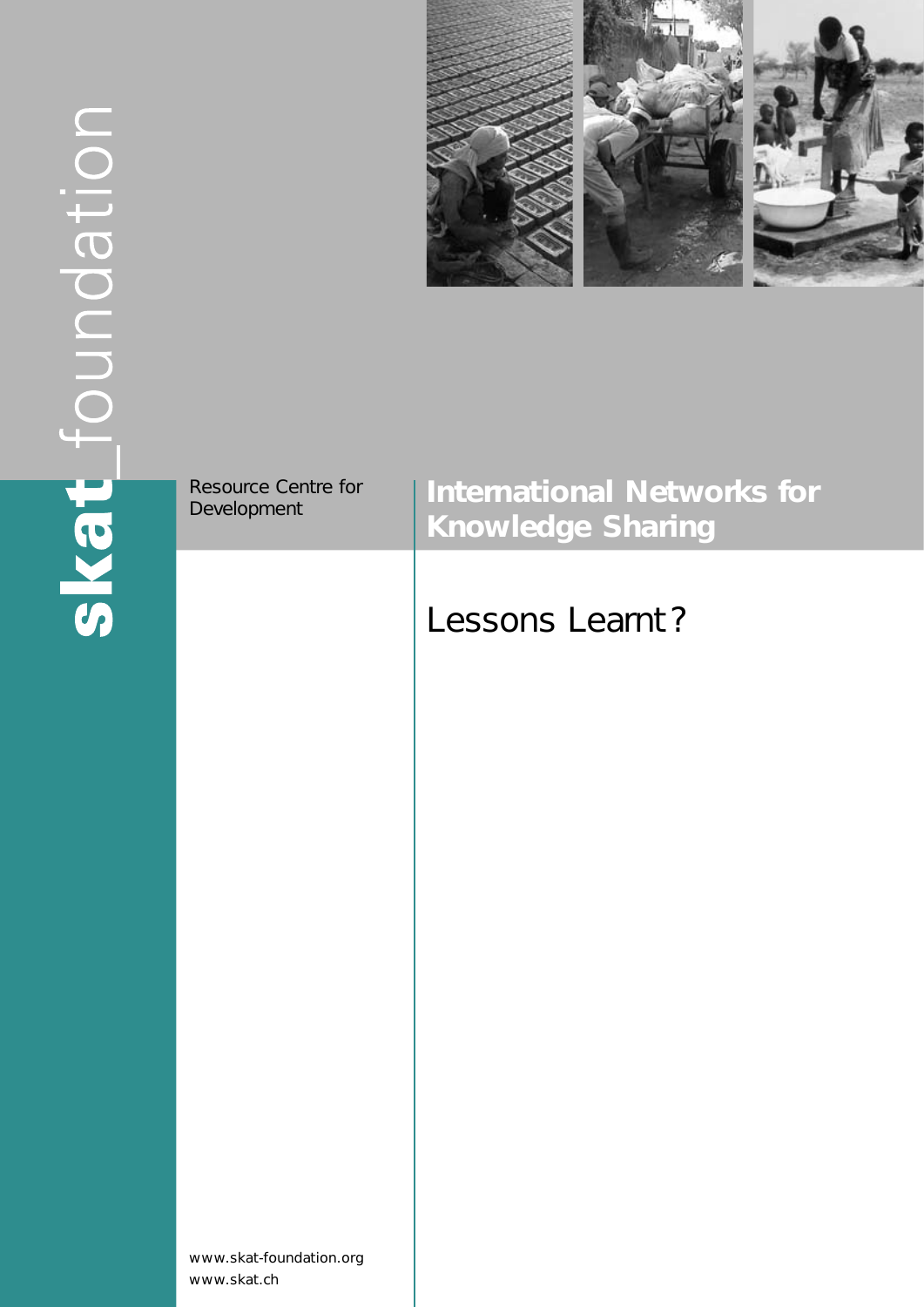

## **Introduction**

#### **Knowledge – A Precondition for Development**

SDC's theme for 2004 is "Knowledge and Development" reflecting the view that knowledge is a key

**There is a knowledge gap between the North and the South.**

to improving deplorable living conditions that exist in the developing world and for ensuring a more equitable global development. At a first glance, the connection between knowledge and development looks straightforward but a closer look reveals surprising complexity. There is a clear knowledge gap between the North and the South. The disadvantaged and the poor of the South still do not possess the basic knowledge they need to improve their living environment, and accessing this missing knowledge is beset with difficulty.

In response, a huge development sector - comprised of a myriad of specialist organisations and committed individuals in the North and the South - is trying

**There is still much room to improove the effectiveness and efficiency of development cooperation.**

to make it easier for developing countries to reach a higher level. Yet within the collective effort of this development movement, the same mistakes are made again, wheels are constantly being reinvented, and incompatible standards and procedures hamper efficient and effective progress.

#### **The Network – a Seductive Paradigm**

The network paradigm is a seductive vision to solve all the above ills in one go: why not connect the North with the South and cross-connect all the involved actors with networks? With such linkages, activities could be coordinated, knowledge could be shared between North and South as well as within and among the countries of the South, best practices could be exchanged, and common standards and procedures developed. Many have succumbed to this alluring vision and countless networks exist in the development sector.

Have these networks really achieved their objectives? The results are inconclusive. While some networks attain considerable impact in their sectors, others have been more bureaucratic institutions, pushed by considerable donor funding. Some are quite dynamic, others static. All networks require a big effort from all parties involved and are often suspected of being excessively expensive. What can we learn from existing international networks for knowledge sharing?

#### **Three Networks as Illustrating Examples**

In this publication, three different international networks for knowledge sharing are presented. All three have a longstanding experience in their respective areas:

- The Rural Water Supply Network (RWSN, formerly HTN)
- The Collaborative Working Group on Solid Waste Management in Developing Countries (CWG)
- The Build ing Advisory Service and Information Network (basin)

These three networks vary quite a lot and focus on very different thematic areas. However, there are some general insights that can be derived from those three cases that could be helpful for other international networks.

#### **International Networks for Knowledge Sharing – A Definition**

What is an "international network for knowledge sharing"? There are many different definitions for networks. In this publication, the term "network" is used for institutionalised partnerships between institutions or organizations and may even take the form of a legal entity. The network partners are still autonomous and contribute their resources voluntarily. They share a common vision, objectives and rules. The network partners have a set of common activities and regular events are organized. According to this definition, networks are more institutionalised and organised than unregulated exchange mechanisms or communities of practice. The networks in this publication are named "international" because they include partners from the North and the South.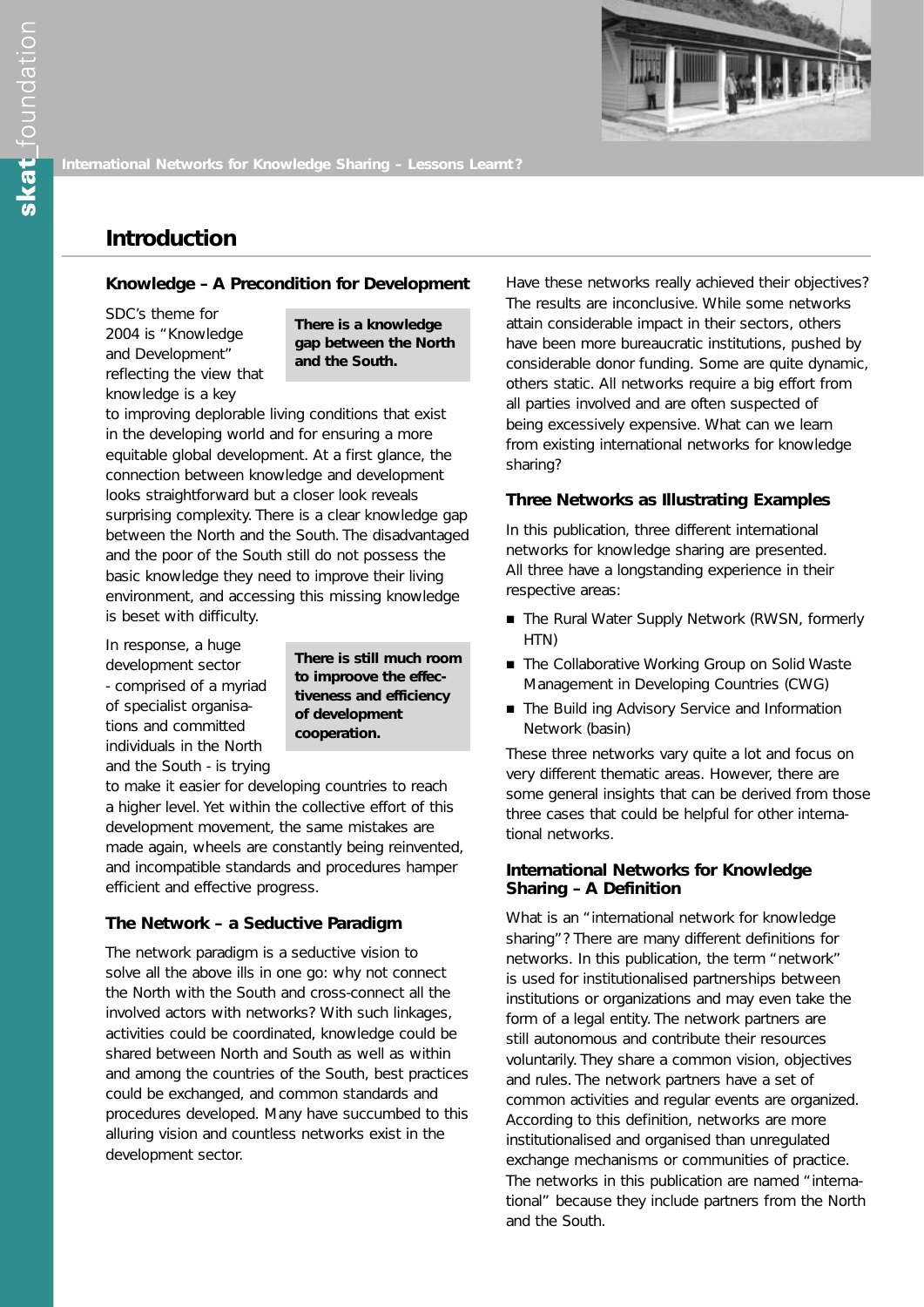# **Vision, Mission and Goals**

The creation of an international network is always a decision of a few involved people. As the stories of RWSN, CWG and basin show, networks rarely start from nothing but are built on informal networks that already exist. The motivation behind the setting up of a network can come from a number of directions; to deepen collaboration, to avoid duplication, to better disseminate information and knowledge, to learn from existing experiences, to get a better impact in the sector. In the three case studies, a common

factor was the perceived need of professionals to do a better job. This is the driving force that leads to the creation of many networks.

**Behind networks lies the perceived need of professionals to do a better job.**

Once the decision is taken to set up a network, reality quickly catches up with the initiators. A common vision is needed that describes the network's mission, its shared values and its basic functions and mechanisms. This helps to bring all partners in tune with each other and serves to hold the network together over time. The formulation of a vision is an important first step, but it is already the point where conflicts may appear due to different interests and cultures.

The network must clearly define its thematic niche by analysing the context. What knowledge is needed? What knowledge is available and what are other networks doing? Where is the knowledge missing? In addition, the partners should identify thematic areas where they have particular strengths. The intersection of the specific strengths and the knowledge needed

will finally determine the niche where network will be active, and this niche should not be too wide. A network that

**A networks that does everything is doing nothing right.**

does everything is nothing doing right.

Yet this rule of thumb can trap networks in paradoxes. To be effective they have to focus on a few areas, but from the outset the network partners bring in a whole variety of interests. In addition, recent years have shown a donor tendency to push networks to embrace wider thematic areas or to take up other issues. What happens then is that the networks start to hide behind the latest development jargon but to continue to do what they have always done. Networks can also fall victim to the current trend for sustainable, integrated, comprehensive approaches, losing their clear focus and setting goals that are too broad to reach in a meaningful, demonstrable way.

To find the right focus will always be a challenge for networks, and if they must stay focused on a well-defined issue, they must also reconsider again and again whether they are on the right track. A list of activities that the network is not going to do is already a first step and often helps to get a better focus. There is a simple test to show whether a network is focussed enough or not: If the overall goal can be explained with a few simple sentences, it is focussed enough. Given this conclusion, donors supporting networks will have to learn that they should always push for sharper focus and not for greater diversity.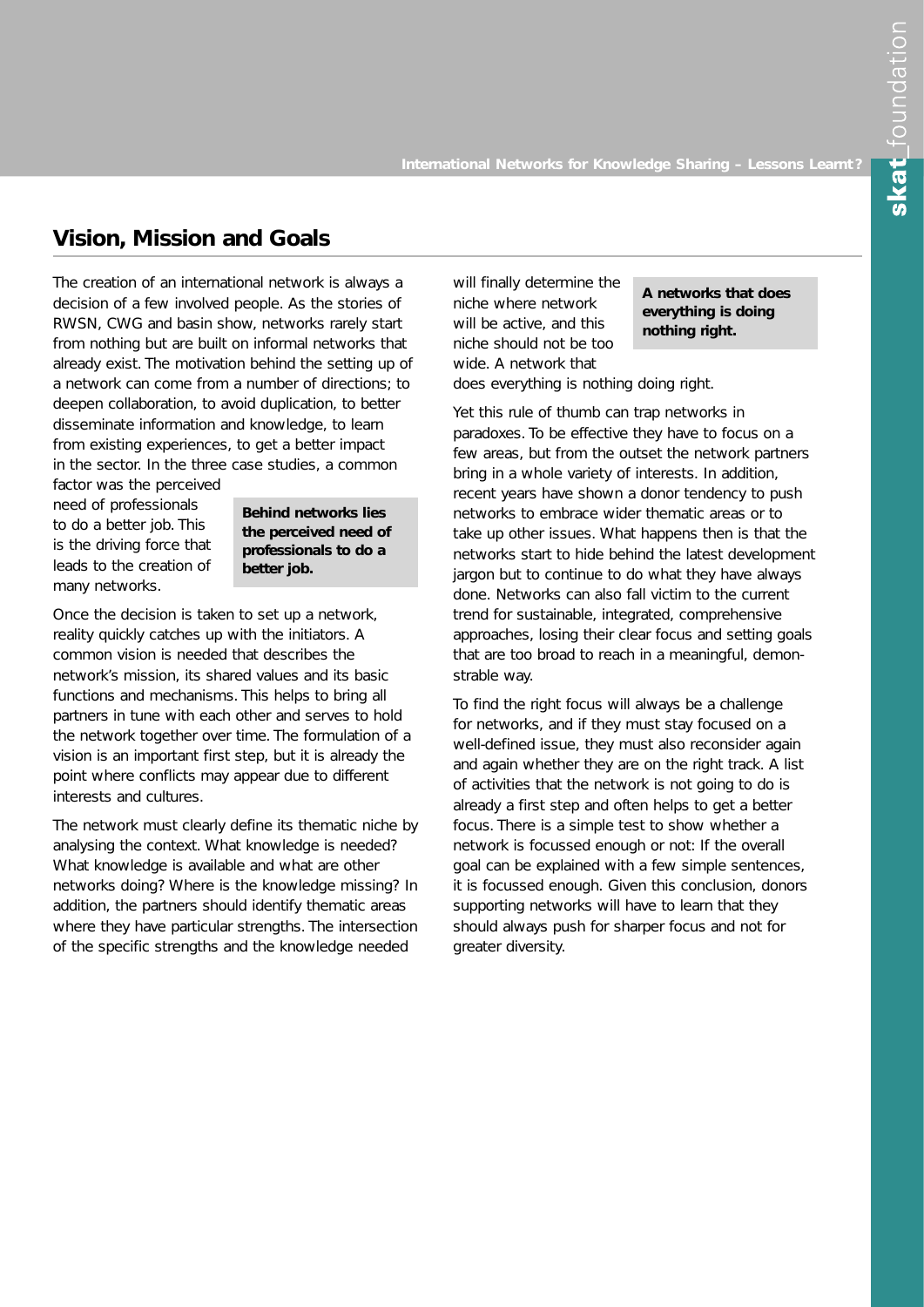## **Governance Structure**

International networks require systems of governance that consider the difficulties of international collaboration: the members of a network are spread all over the world, the distances for face-to-face meetings are long, the flights are expensive, time zones hinder communication, and different cultures (with diverse working styles) come together. Under such circumstances, a clear, transparent and simple governance structure is advisable.

## **Centralisation versus Decentralisation**

An important question for international networks is the degree of centralisation or decentralisation. Who should have responsibility, and how much? Should there be a secretariat? Should there be regional subnetworks? There is no blueprint for the ideal network structure and the governance structures of the three case studies vary quite a lot. Nevertheless, there are some core elements that can be found in every network.

At the top of many international networks is a wellreputed chairperson, who has a representative and strategic role. A steering committee or management board occupies a more active role, being responsible for strategic questions and operational planning. Some networks are tempted to enlarge such committees too much, aiming for a good representation and looking for strong connections with the most important stakeholders. Yet the result of big committees is often that only half of the members actually participate in the meetings. This devalues the committee and frustrates those who participate. It is therefore advisable to keep the steering committee small.

In order to stay in touch with a major circle of stakeholders there is still the possibility to create a virtual committee of patrons or a supporting committee with no executive function. The members of a respected advisory committee could support the network on demand.

The secretariat has a central role in international networks. Because of the complexity of international networks, an official but small secretariat is recommendable. A node is needed for network coordination, where the actions of a network come together. Without this node, a network partner will take over this essential role unofficially. It is a major challenge to ensure that the secretariat does not

become too strong, crowding out the engagement of other network partners. The secretariat should always strive to motivate the partners to be active and to support them in their work. If the secretariat remains small, this has the added advantage that associated costs can be kept within certain limits.

#### **Regionalisation**

Many international networks for knowledge sharing that were initiated by Northern organisations remain North-driven. Working towards a better balance between northern and southern partners can be a difficult process, as the Northern partners have to loosen their control over the network, while the Southern partners have to assume greater responsibility and develop ownership.

An emerging trend is the stronger regionalisation of the international networks, with regional alliances forming part of global networks. The regional networks are

**Many networks now face the challenge of how to hand over more responsibility to Southern partners.**

closer to the needs in their areas and the cultural diversity is less significant. As the financial flows of bilateral and multilateral donors are increasingly channelled directly to Southern countries, regional alliances will have better access than global networks to such funds.

This new direction reflects the recognition by donors that northern partners must be encouraged to hand over the leading role step by step to the South. In this way, the needs of the South will be more effectively understood and addressed. In this changing landscape, the northern partners in international networks are more likely to play the part of facilitators or coaches of southern partners. They will also remain important conduits to information and knowledge in the North.

#### **Legal Status**

What legal status should international networks have? There are some international networks that are not legally registered. As they need a legal roof for fundraising purposes and for submitting project proposals to donors, they are hosted by an organisation. Other international networks are legally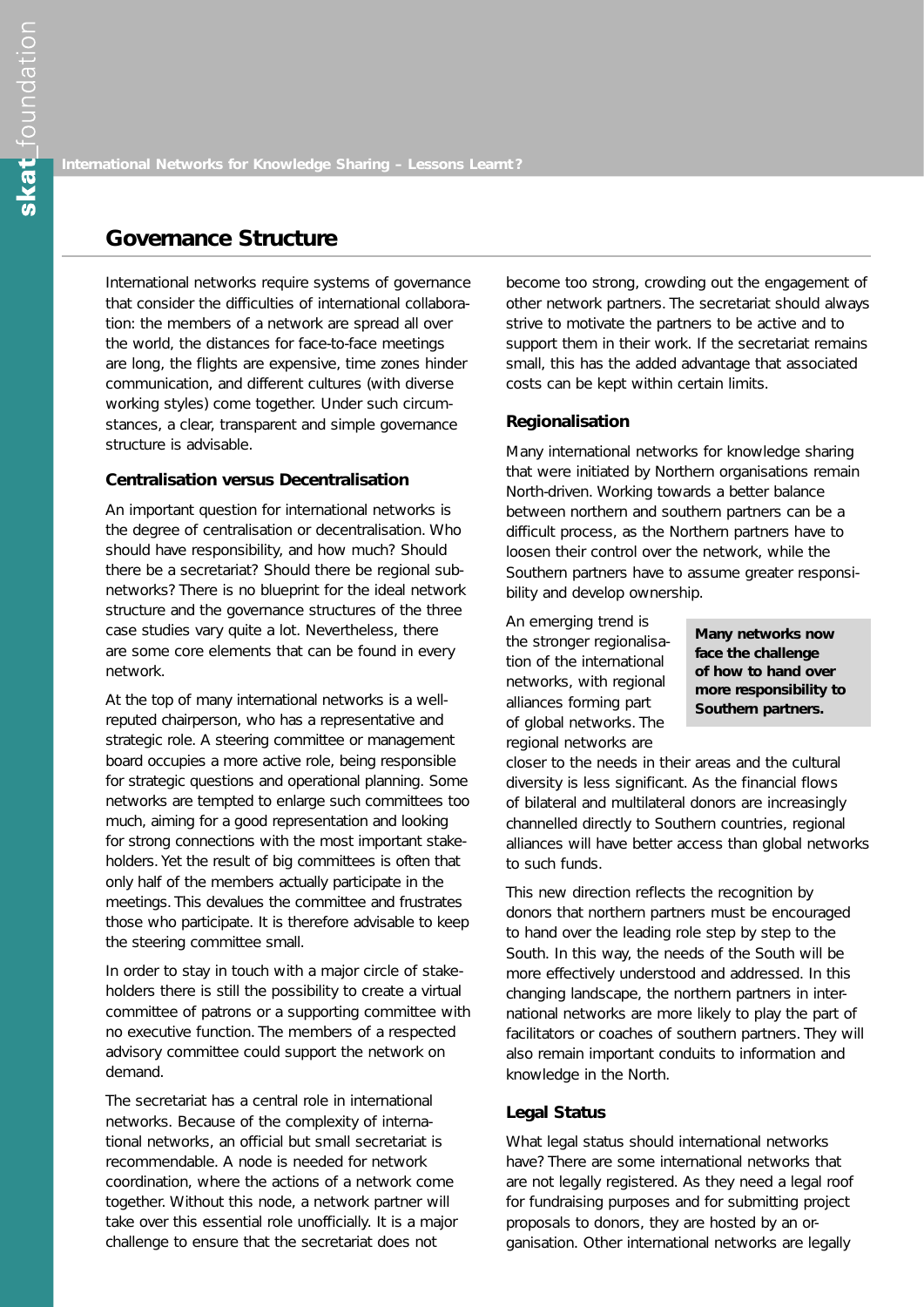

registered in one country, some even in several countries, as this is sometimes a more appropriate means of accessing funding. A legal registration has the advantage that the partners of a network are forced to clearly put down their objectives and to agree on a structure for the network.

# **Members and Partners**

The members or partners are the heart of any network. Success and failure depends on their motivation and the capacity they can devote to the network. As the three case studies show, most networks start with a few members and the question is soon raised whether the network should be enlarged or not. If a network is very open to new members, multiple perspectives come together in the network and the network can address a large audience. However, with too many members, the familiarity that creates trust and commitment can be lost. If a network is too closed, its impact is restricted and many are excluded from the knowledge and information that the network generates. There is no simple answer to this issue and every network has to find its balance between openness and restriction, taking into account its governance mechanisms and executive structure.

## **Different Membership Levels - The "Onion-Model"**

One model that might help to manage the question of openness versus restriction is the "onion-model", consisting of a group of core members, surrounded by several layers of differing types of membership. Basically, the core group will decide on the goals, strategies and activities of the network. The members in the outer layers have progressively less influence on matters of executive control but can still access to the information and knowledge that the network generates.

Up to now, the three networks provide information and knowledge without charge to their members and to other interested organisations and professionals. But maybe the issue of membership fees should be taken up in future discussions about the funding of networks. An international network for knowledge sharing provides various services to its members - like a professional association. It should not be taboo to discuss whether the members of a network should also pay something towards services that are often quite costly.

## **Clarify roles of actors**

It was already mentioned above: an international network should have a clear and simple governance structure that clarifies the rights and duties of every member according to their capacity, strengths and interests. A good example that illustrates this division of work is basin, where the partners divided up the responsibility for different areas of sustainable building among themselves and avoided duplication in this way.

An international network stands or falls depending on its core, a committed group that feel responsible for the fate of the network. It is then completed by a wider circle of

**A network stands or falls with its core - a group of committed members that feel responsible for the fate of the network.**

more passive partners. And this is acceptable. Active members should not complain about their less active colleagues because both groups play important roles. Passive partners may share their insights with others and get more involved at a later stage. Over the years, the roles and level of activity of the various partners in a network will change anyway.

Networks are not free from power struggles. There are always stronger and weaker partners, active and passive members. In particular, the secretariat and the core group have more power in a network than other members. This cannot be avoided but should be made transparent and discussed. One way to reduce the influence and power of an individual or a small group of partners might be to rotate the duties and responsibilities in a network.

To conclude this section: for a network to succeed over the longer term, the relationships between the partners must be mutually advantageous without affecting the autonomy and independence of members.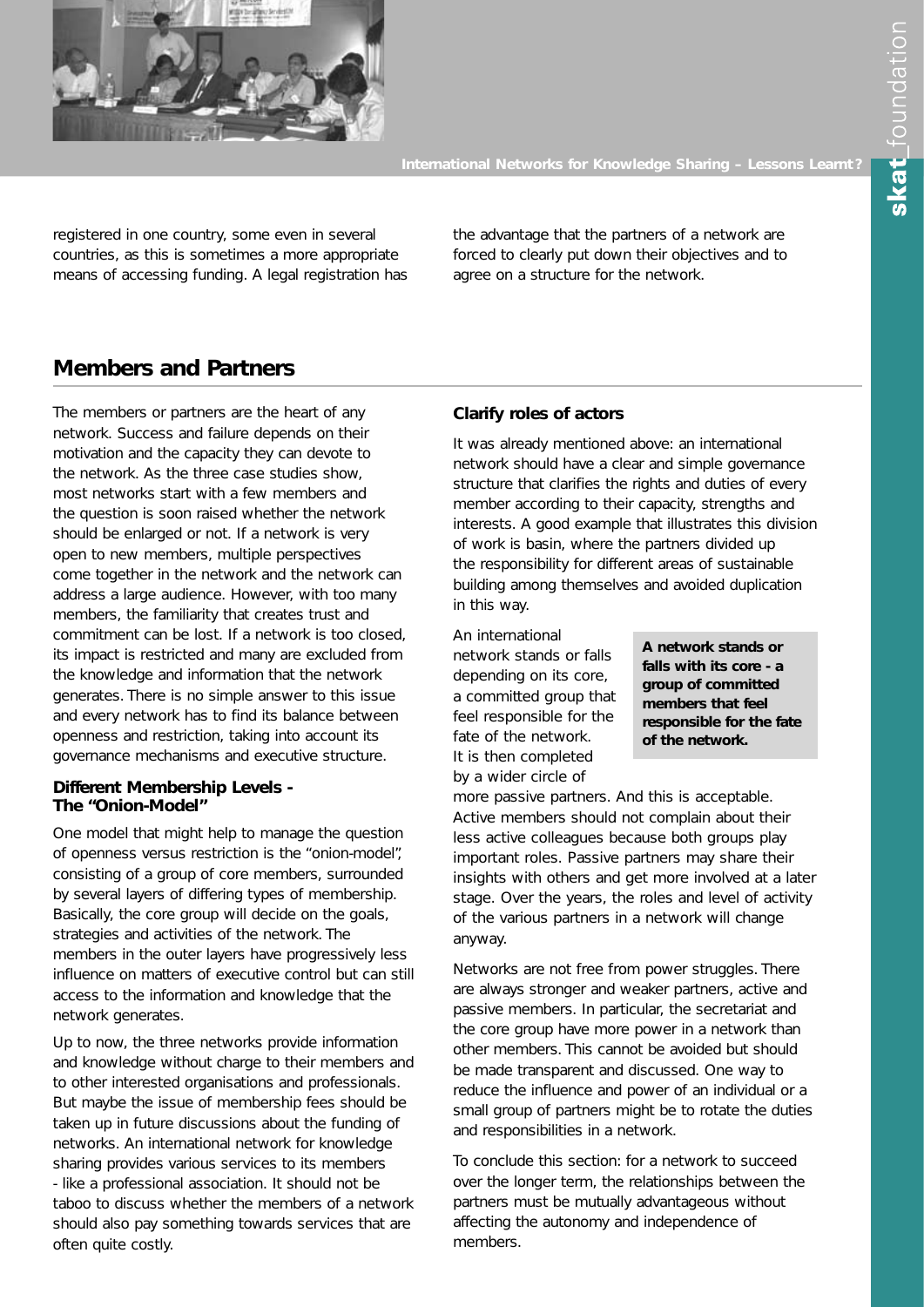

## **Master the Change of Generation**

Like other organisations, international networks face the challenge that the founding members get older and ultimately retire. This is a critical phase where a lot of knowledge often gets lost and networks are well advised to ensure that the knowledge of the older generation is handed over to the newer one in a controlled and timely fashion. The best way to do so is to take younger members on

board as apprentices. These new recruits acquaint themselves with the network by working together with more experienced colleagues. This approach has the added advantage of ensuring that the tacit knowledge within the network is not lost. The older generation will have to learn that handing over means preparing in advance, loosening the grip on control and giving room for new ideas and spirit.

## **Management**

Networks can only achieve good results for their partners or members and other stakeholders if they commit to professional management. Effective management is characterised by the mastery of various tools. A few are illustrated below.

## **Operational Plans**

Every international network needs some kind of operational plan that breaks down the vision or mission into concrete strategies, objectives and actions. Good management means that each year, an operational plan should be developed with clearly defined objectives, activities, responsibilities and a schedule. Typical pitfalls should be avoided. Objectives (what will be achieved in a certain time) and activities (what are we going to do to achieve the objectives) should not be confused. A responsible partner should be designated and a due date fixed for each activity. And finally, the set objectives should be realistic and achievable.

#### **Marketing**

Some knowledge management professionals are convinced that "attention management" should replace knowledge management. As there is so much information available in the information age, only the content that commands attention will be perceived

and acted upon. This is a lesson for international networks. They have to raise the attention for their activities with good marketing. In some circles, marketing has a negative image – being

**Some knowledge management professionals are convinced that "attention management" should replace knowledge management.**

interpreted as a way to manipulate consumers so that they buy products they never wanted and do not need. But marketing can also be considered as important means to raise attention and to navigate through the jungle of information. That's why networks need a good marketing strategy for their services.

## **Strategic Thinking and Innovation**

Even if a network is well organised and managed this is not a guarantee for longstanding success. Networks are like other organisations and companies exposed to a continuously changing context. As a consequence a network needs entrepreneurial and strategic thinking. What does this mean? Basically, the answer is quite simple; strategic thinking takes place if the partners of a network constantly raise the question "what do we have to undertake today so that the network is also successful in the future?" A network should continually explore new ideas and

opportunities for its further development. This is quite challenging, but only those networks that are able to adapt to changing context are able to ensure their long-term viability.

**The strategic question is: "what do we have to undertake today so that the network is also successful in the future?"**

## **Monitoring and Evaluation**

The outputs and impact of knowledge networks are difficult to measure. This is a fact. Nevertheless, to manage a network without continuous monitoring is like flying an airplane in fog without instruments. If a network and its members do not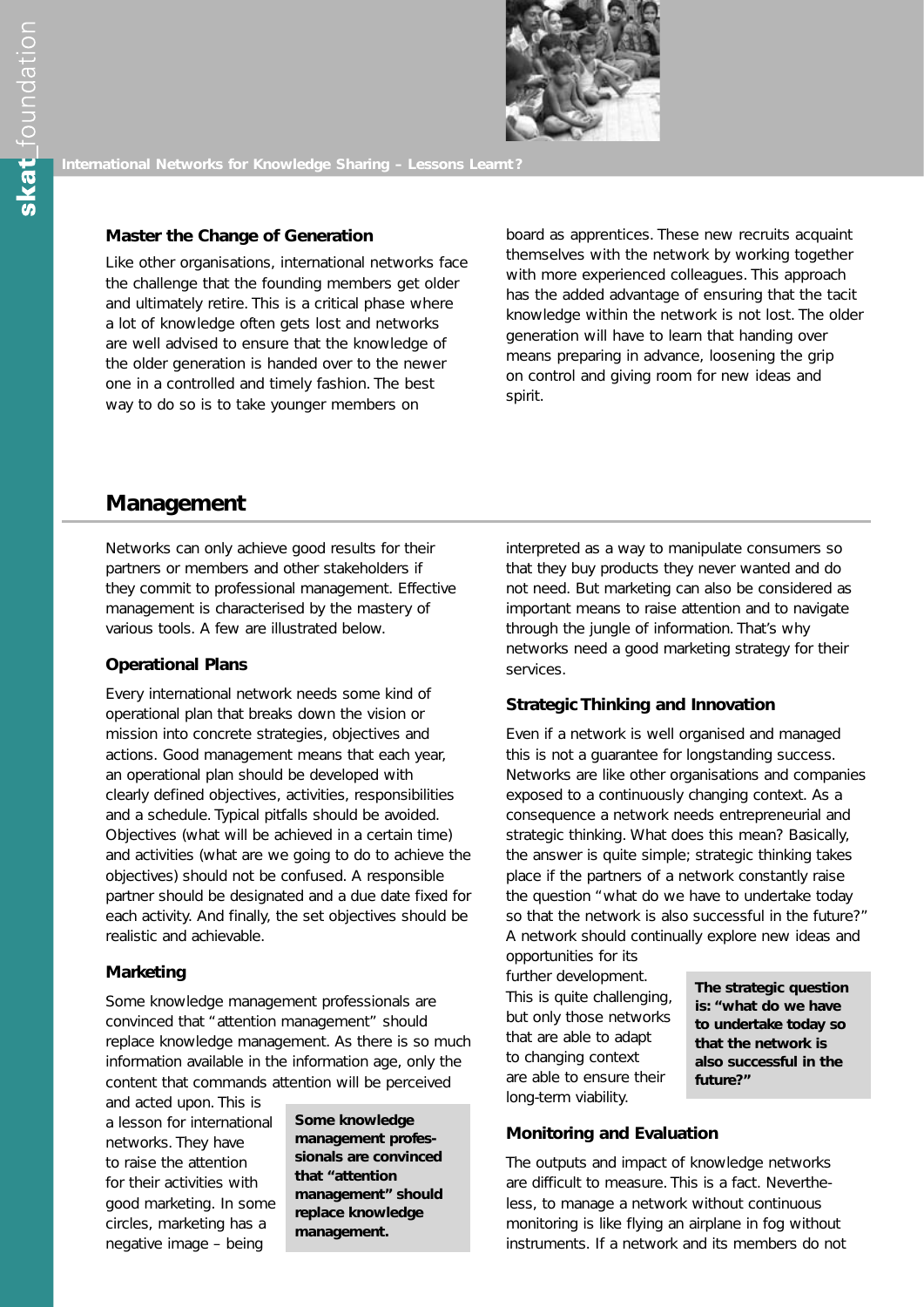

know where they are and in which direction they are going, it is not possible to manage the network. In addition, reliable monitoring is also necessary for

**To manage a network without continuous monitoring is like flying an airplane in fog without instruments.**

fundraising, as donors are predominantly interested in the outputs and impacts that result from their investments. Although it is not an easy undertaking, there are feasible ways to monitor the performance of a network. Some indicators are easy to trace, like the number of visitors at a website of the network or the number of times documents are downloaded. Another way of giving a picture of activity is the systematic collection of success stories - and failures - that are induced by the network. And finally, direct surveys among stakeholders, members or partners of a network give additional insights. Nowadays, there are many tools available online that are both cheap and simple to use. A continuous monitoring does not replace periodic and comprehensive external evaluations of the management structure and processes as well as of the network's activities.

## **Funding**

The three network studies show that funding is very often a complex mix of different types and with varying time periods: the networking budgets of the partners are made up of different blends of core funding, programme funding, project funding, and special funding for certain activities. In addition, some networks have no central budget, and every partner has to find funding for network activities independently. This complexity of financial support is a reality that networks have to live with, since bilateral and multilateral donors have quite different requirements and formats for their funding arrangements. The funding complexity also lends certain robustness to international networks, as they rarely depend on support from a single source.

On a less positive note, this complexity makes fundraising and network management difficult. Those difficulties however should not be an excuse for a lack of transparency or excessive administration, and the members of the network should always try to get a clear overview who is getting how much money and what is done with it. Only in this way can good coordination be achieved.

## **Knowledge Sharing**

Knowledge sharing is THE core activity international knowledge networks: they store information and knowledge, they validate and document existing experiences and best practices, they assimilate and disseminate lessons learned, they create new knowledge, and they improve access to information and knowledge. The three case studies show that there are various methods for accomplishing these tasks.

## **Tools for Knowledge Sharing**

Regarding international networks, the new information and communication technologies (ICTs) are particularly promising tools for improving the quantity and the quality of communication. They offer many opportunities to communicate independently of time and geographic location and to present information in engaging, convenient formats. The three case studies use a variety of tools:

- $\blacksquare$  Website describing the network and providing network-related news
- E-Mail for day-to-day interaction
- Electronic discussion groups and mailing lists
- Electronic publications for download from websites
- Yellow-pages or knowledge maps to find the right experts or organisations
- Electronic conferences on the Internet
- Videos, CD ROM and a variety of other multimedia supports
- Phone conferences

Useful as they are, ICTs cannot replace face-toface contacts and more conventional means of communication. Whilst ICTs continue to offer an ever-widening range of options, regular meetings, workshops or conferences are still necessary. Face-to-face meetings are important to generate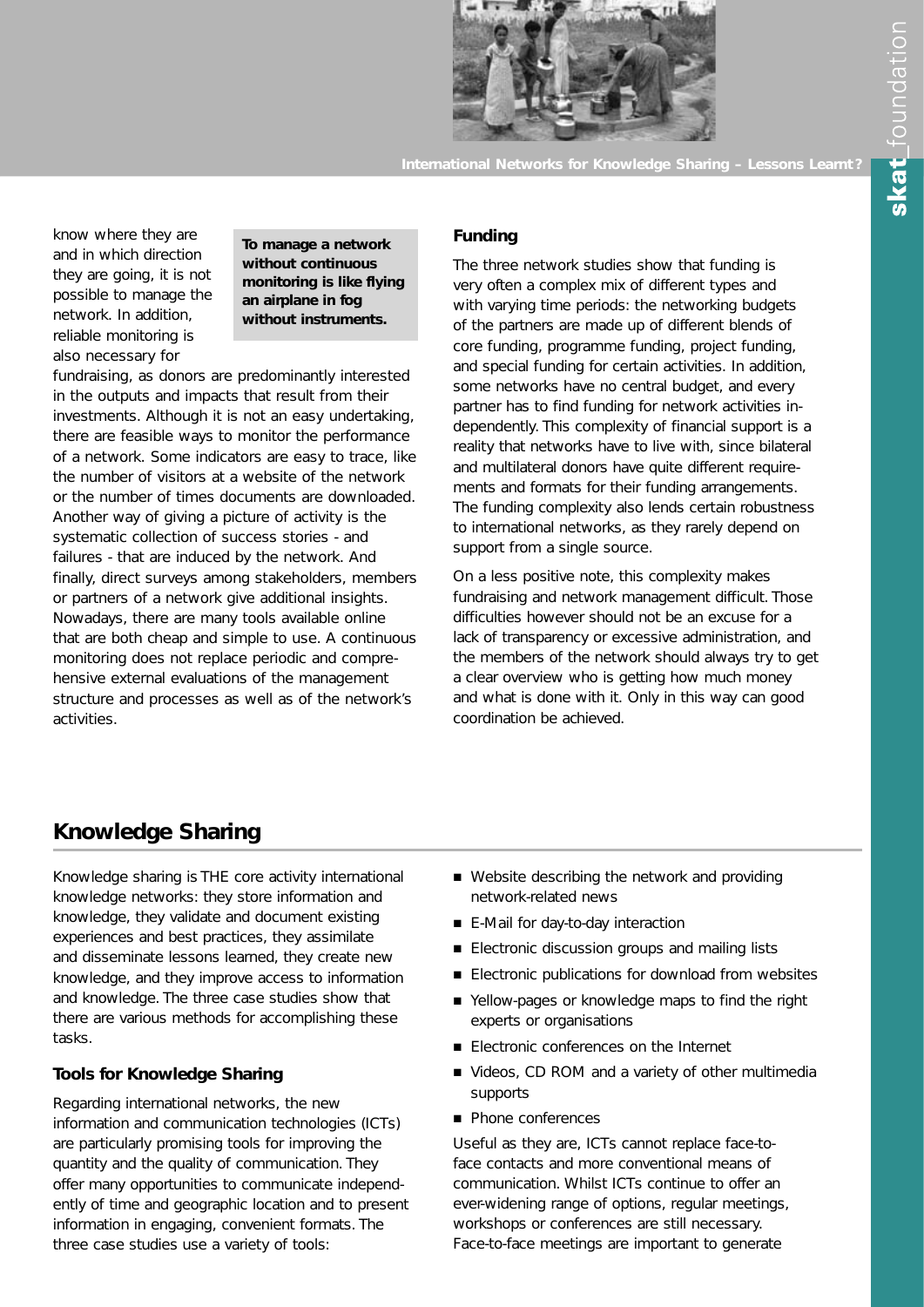trust and to keep the community in a network alive, and they are vital conduits for sharing tacit knowledge. Face-to-face events should have a certain rhythm. In all of

**Face-to-face meetings are important to generate trust and to keep the community in a network alive.**

the three cases studied, the members meet at least once each year.

Other traditional ways of knowledge sharing still remain important, including all paper-based documents - from regular magazines and newsletters to books and other commissioned publications. In many places in the world, only small minorities have access to the Internet and feedback continues to show that the demand for paper-based documentation remains strong. However, it can be expected that the demand for paper-based documents will decline gradually in the future.

All three presented networks also provide some kind of question and answer service that can be accessed by e-mail, fax or traditional mail to get specific answers. In the example of basin, frequently asked questions are even collected and added to the network's knowledge database.

In summary, all three presented networks use different tools to share information and knowledge. Using this approach, they consider – maybe unconsciously - that people communicate and learn

**People communicate and learn in various ways. Some prefer reading, some prefer talking things through and some may prefer just listening to others.**

in various ways. Some may prefer reading, some may prefer talking things through and some may prefer just listening to others. Most people combine multiple learning techniques in practice, and such compound preferences are highly personalised.

#### **Preconditions for Knowledge Sharing**

In many discussions on knowledge sharing, the various tools and their application are topics of interest. Yet the experiences of the three presented networks show that several soft factors should not be neglected.

A basic prerequisite for knowledge sharing is mutual trust among the members of a network. People will only share knowledge if they trust each other. Trust has to be maintained again and again through intensive communication and shared experiences. The partners of a network should take care that trust is not lost. It can be destroyed very quickly and it can take a very long time to build up again.

An aspect of trust is a culture of giving and taking in the network. Each partner has to be aware that he or she

#### **A basic prerequisite for knowledge sharing is mutual trust.**

cannot only benefit from the network but has to contribute as well. It's give-and-take, just like in our personal networks. Friends who only take and never give anything back will eventually be disliked.

A precondition for the build up of trust is setting a good balance between openness and restraint within the knowledge network. The network should be open to the outside, and there should be a dialogue between internal and external perspectives. Otherwise the knowledge network will stew in its own juice. However, if it has too many members, coordination will become more and more difficult, and maintaining familiarity and trust among the network partners will also be more of a challenge.

If these soft factors are taken into consideration, a common spirit can grow that offers the familiar comfort of a hometown, where everybody is happy to meet people. With this spirit, international networks become vibrant and dynamic organisms in the development community that facilitate knowledge sharing.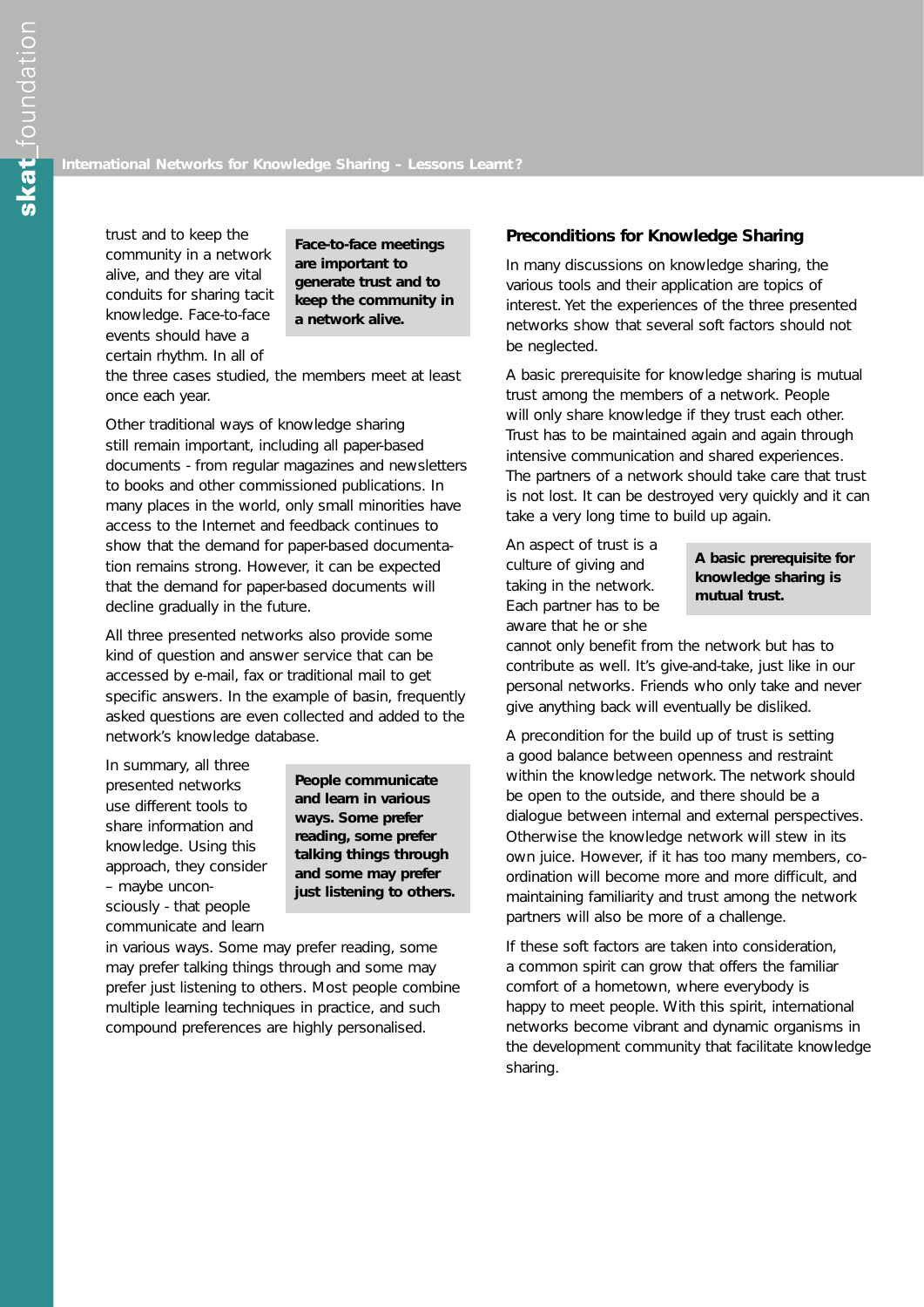

# **Outlook**

Three different international networks for knowledge sharing, three different stories: what are the lessons learnt? There is no doubt that the challenges that led to the setting-up of these networks still exist, as does the need to increase North-South and South-South knowledge flows. There is still too much duplication in development cooperation, too many mistakes are made over and over again, and wheels are still being reinvented. Although networks are born out of thematic preoccupations, more attention has to be devoted to their governance structures, their management systems and the ways in which they share their knowledge.

This short summary of the experiences of three international networks give some hints where added emphasis might increase the effectiveness of international

**International networks will have to operate in a context that becomes more and more dynamic and competitive.**

networks in general. Some of these observations may sound trivial and straightforward, but often

networks get into difficulties precisely because they do not manage the basics well.

For many international networks the next few years will be challenging, as their operating environment becomes more and more dynamic and competitive. The struggle for scarce resources is growing in importance. Some networks will disappear, the more competitive and dynamic ones will survive, some networks will merge, and others will break apart. This process is perfectly normal; networks should not been seen as static, rigid backbones of development cooperation but as evolving organisms adapting to their changing environment.

There are many lessons to be learnt from existing international networks but learning is a cyclic, time-consuming process. If this publication has contributed towards learning what really makes a network perform, then the goal of this publication is achieved.

Urs Karl Egger is an expert in knowledge management and knowledge sharing working with the Skat Foundation. urs.egger@skat.ch